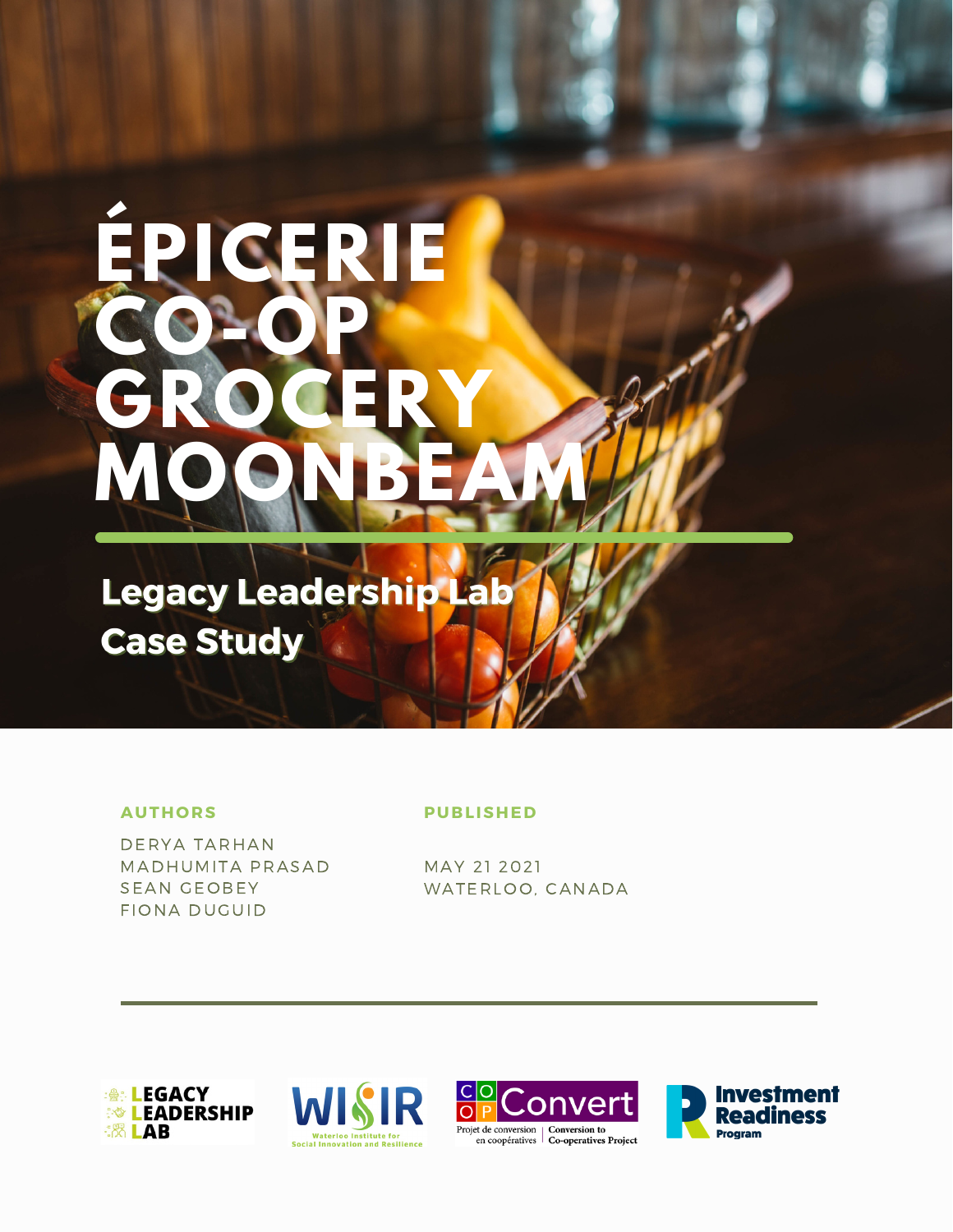# **Épicerie Co-op Grocery Moonbeam**

*Moonbeam, Ontario*

In 2012 residents of the town of Moonbeam, Ontario, prevented the only grocery store in their community from shutting by converting it into a cooperative. Now it is May 2021 and the Board of Directors who represent the 800 members of the Épicerie Co-op Grocery Moonbeam are considering expanding their operations by moving into a larger building, as has been suggested by the store manager. You are the Board Treasurer, Andre Filion, and are preparing recommendations to the rest of the Board for how to handle this opportunity and outline the additional capacities or challenges arising from the decision.

#### **Introduction**

In 2012, the owner of L'Épicerie Leonard, the only grocery store in the small town of Moonbeam, Ontario, decided to shut down the business unless a buyer was found by August of that year to keep the grocer in this predominantly Francophone community. Following a \$5,000 grant from the local municipality to study the feasibility of a conversion, pro-bono financial and legal advice from future volunteer board members, and support from the Conseil de la Cooperation de l'Ontario (CCO), residents of Moonbeam came together to raise \$330,000 and were able to begin ownership of the store on June 7, 2013 as Épicerie Co-op Grocery Moonbeam.

## **Background**

As a co-op, Moonbeam's grocery store is collectively owned and run by members of the community. Residents of the town have seen the grocery stores of other nearby small Northern Ontario communities close their doors and presage dramatic population declines in those communities. Moonbeam has avoided this fate and actually saw its population grow over the past decade. However, the grocery store itself faces competition from a chain store in Kapuskasing, 25km away, that has ten times Épicerie Co-op Grocery Moonbeam's inventory. That said, shutdowns and safety concerns arising from the COVID-19 pandemic starting in March 2020 and the inclusion of more local products in the store have highlighted the value to the community as a local institution.

In light of this situation, the Board of Directors is considering moving the grocery store into a larger space that could offer a wider variety of products. The coop has expanded annual sales from \$1.3 million upon the conversion in 2012 to over \$1.8 million in 2018. Memberships has also grown from an initial 650 members to almost 1000 members as of 2021. While the expansion in annual sales has increased the financial capacity of the co-operative and expanding the range of products being offered is expected to further increase revenues, expanding to a new space will also increase fixed costs for the co-op due to both the increase in the size of the building and the need for more staffing to operate it.